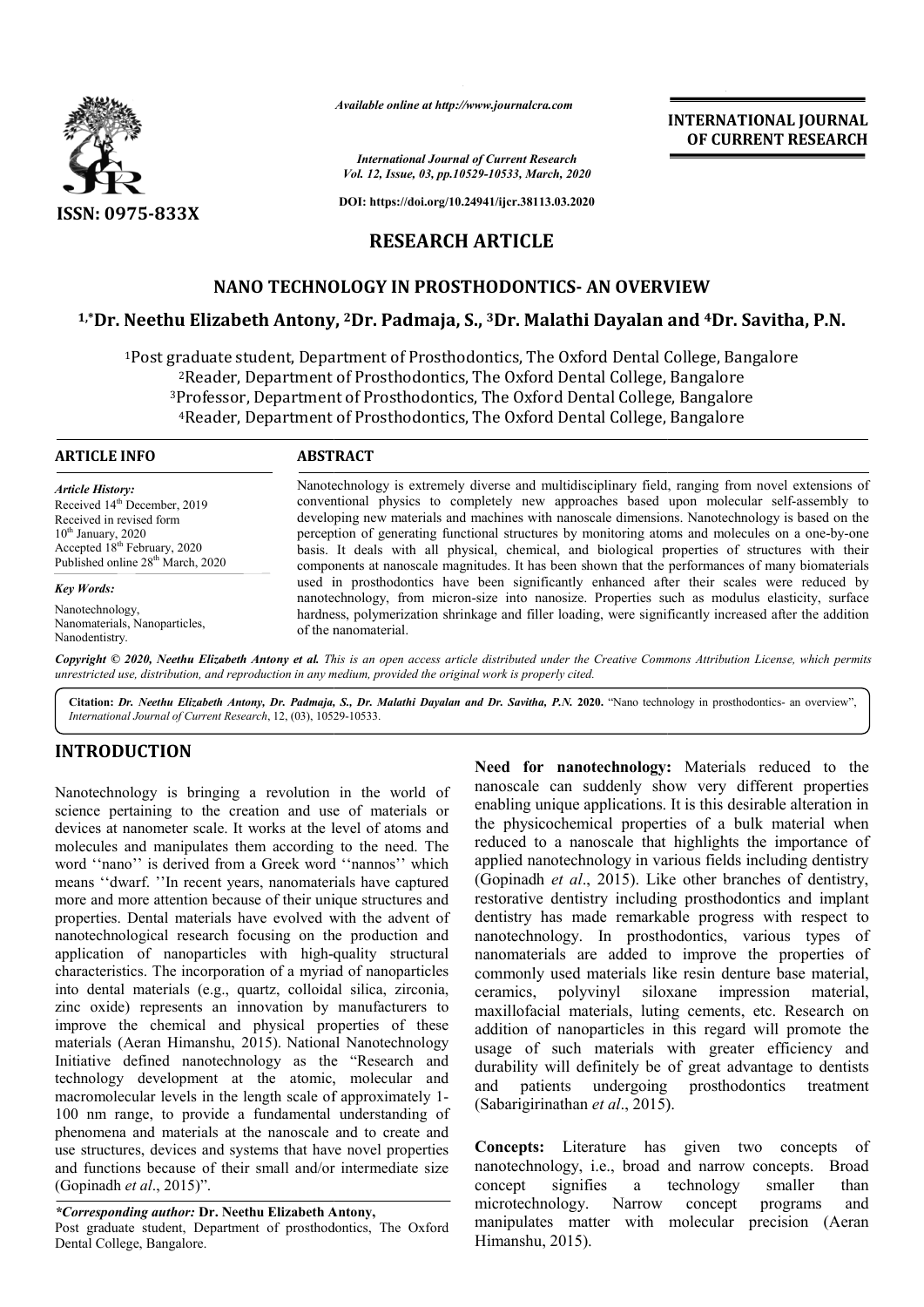#### **Manufacturing**

**There are two perspectives**

- Building up particles by combining atomic elements.
- Using equipment to create mechanical nanoscale objects.

INDIVIDUAL ATOMS + MOLECULES = COMPLEX STRUCTURE (extraordinary properties).

#### **A nanomanufacturing technology should be**

- Capable of producing components with nanometer precision
- Able to create systems with components
- Able to produce many systems simultaneously
- Able to structure in three dimensions
- Cost effective (Jhaveri *et al*., 2005).

**Approaches:** Three approaches (Fig 1) have been followed in the production of nanoparticles, namely bottom up approach, top-down approach, and functional approach.



**Fig. 1. Approaches of nanotechnology**

The functional approach disregards the method of production of a nanoparticle, and the objective is to produce a nanoparticle with a specific functionality. i.e., does not give importance to the method of production of a nanoparticle; rather, it emphasizes on production of nanoparticle with a specific use. In top-down approach, particles are synthesized in the conventional manner and made smaller by grinding or milling. Top down fabrication reduces large pieces of materials all the way down to the nanoscale. This approach requires a large amount of materials and can lead to waste, if excess material is discarded. In the bottom-up approach, nanoparticles are synthesized by direct molecular synthesis and bonding, i.e., they are synthesized from molecular level. The bottom up approach to nanomanufacturing creates products by building them up from atomic and molecular scale components, which can be time consuming (Kumar Saravana, 2006 ch to nanomanufacturing creates product<br>up from atomic and molecular scale comp<br>time consuming (Kumar Saravana, 2006).

**Nanomaterials:** The concept of "nanomaterials" formed in the early 1980s, referring to zero-dimensional, one-dimensional, two dimensional, and three-dimensional materials with a size of less than 100 nm.

energy, a large proportion of surface atoms, and four unique properties:

- Small size effect
- Quantum size effect
- Quantum tunneling effect
- Surface effect.

Nanomaterials can be divided into four categories of nanopowder, nanofiber, nanomembrane, and nanoblock, in which development of nanopowder is longest, and its technology is most mature. Different types of nanoparticles include nanopores, nanotubes, quantum dots, nanoshells, dendrimers, liposomes, nanorods, fullerenes (bucky-balls), nanospheres, nanowires, nanobelts, nanorings, nanocap, and many more. nanospheres, nanowires, nanobelts, nanorings, nanocap, and<br>many more.<br>**Nanorods:** Nanorods (Fig 2) are of particular interest in a have large area, large surface and effect be divided nanofiber, nanomembrane, of its types quantum fullerenes (bucky-balls),

restorative context. Since they are similar to the enamel rods that make up the basic crystalline structure of dental enamel, nanorods may contribute to a practical artificial approximation nanorods may contribute to a practical artificial approximation<br>of such a naturally-occurring structure. Eg: zinc oxide nanorods, silica coated gold nanorods, aluminium nanorods. aluminium



**Fig 2. Nanorods Nanorods**

**Nanotubes:** Nanotubes (Fig 3) of various types have been investigated for dental applications in a number of interesting directions. Titanium oxide nanotubes have been shown in vitro to accelerate the kinetics of HA formation, mainly in a context of bone-growth applications for dental implant coatings. More recently, modified single-walled carbon nanotubes (SWCNTs) have been shown to improve flexural strength of RBCs. These SWCNTs had silicon dioxide applied to them in conjunction with specialized organosilane bonding agents. Nanotubes: Nanotubes (Fig 3) of various types have been<br>investigated for dental applications in a number of interesting<br>directions. Titanium oxide nanotubes have been shown *in vitro* to accelerate the kinetics of HA formation, mainly in a context of bone-growth applications for dental implant coatings. More recently, modified single-walled carbon nanotubes (SWCNTs) have been shown to improve flexural s



**Fig. 3. Nanotubes**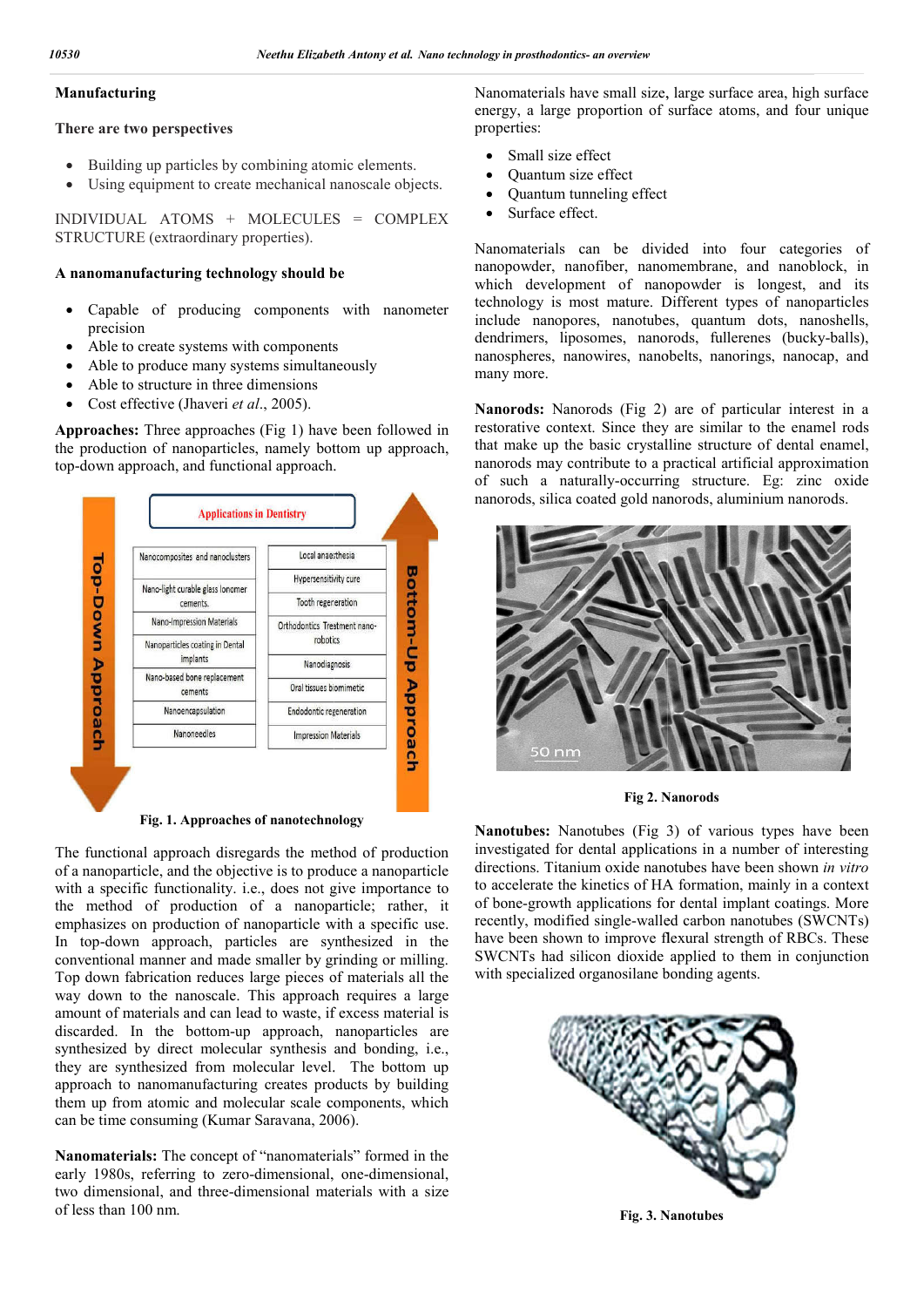**Nanofibers:** More recently, nanofibers have been used to generate ceramics containing HA and fluor-HA. Nanofibrillar silicate crystals have also been recently studied in the capacity of reinforcement of dental composites, specifically a<br>combination of the widely-used 2.2'-bis-[4combination of the (methacryloxypropoxy)- phenyl]-propane (Bis-GMA) with triethylene glycol dimethacrylate (TEGDMA) added as a thinning agent. Added in the correct proportions and with uniform distribution of the fibres/crystals, nanofibers were demonstrated to improve the physical properties of these composites.

### **Advantages:**

- Surface area to volume ratio
- All properties can be controlled
- Try to virtually imitate nature by constructing objects from basic components
- High degree of precision & control over final product.
- Better penetration to cells (Mahesh Mundathaje, 2015).

#### **Nanotechnology in Prosthodontics**

In prosthodontics, various types of nanomaterials are added to improve the properties of commonly used materials like resin denture base material, ceramics, polyvinyl siloxane impression material, maxillofacial materials, luting cements, etc. Research on addition of nanoparticles in this regard will promote the usage of such materials with greater efficiency and durability will definitely be of great advantage to dentists and patients undergoing prosthodontic treatment.

**In removable prosthodontics:** Incorporation of carbon nanotubes into heat cure monomer has reduced the polymerization shrinkage and improved the mechanical properties. Incorporation of metal oxide nanoparticles into conventional polymethyl methacrylate has improved the flexural strength, antimicrobial property and reduced porosity. Main reasons for mechanical failure in maxillofacial prostheses include tensile and tearing loads. The use of polyhedral oligomeric silse squiox, as a reinforcing agent, has enhanced the tensile and tearing strengths of conventional materials. Nanocomposite denture teeth (Fig 4) are stain and impact resistant with lively surface texture (Gopinadh, 2015).



**Fig. 4. Nanocomposite denture teeth**

**In fixed prosthodontics:** The introduction of nano fillers into the resin matrix has led to the development of newer light cure nano composites with numerous advantages like Highest mechanical strength, Low polymerization shrinkage, Reliability, Durability, Low thermal expansion coefficient, Low water sorption, Excellent marginal integrity, and Excellent handling characteristics.



**Fig. 5. Nanostructured implants**

**Nanosurface coatings of dental implant:** The application of nano technology in dental implants can be made by coating of nano particles over the dental implants. It has been demonstrated that different cell types respond positively to nanotopography. The surface of the implant plays a critical role in determining biocompatibility and biointegration because it is in the direct contact with the tissues. Implant surface composition, surface energy, surface roughness and surface topography are the four material factors which can influence events at bone implant interfaces. Various surface textures have been created and used to successfully influence cell and tissue responses. The surface textures are of three types macro, micro and nano.

The nano structured materials (Fig 5) can exhibit enhanced mechanical, electrical, magnetic and optical properties compared with their conventional micro scale or macro scale counterparts. Nano structured materials contain a large volume fraction of defects such as grain boundaries, inter phase boundaries and dislocations and this strongly influences their chemical and physical properties. Biomimetic implant may be the next development in the field. Coating implants with nano textured titanium, hydroxyl apatite and pharmacological agents such as bisphosphonates may induce cell differentiation and proliferation, and promote greater vascularity in cortical bone thereby improving conditions for early and long-term bone remodelling (Kumar Saravana, 2006).

**In maxillofacial prosthodontics:** Various types of materials have been used for the fabrication of maxillofacial prosthesis. They are Polyvinyl chloride, Polymethyl methacrylate, Polyurethanes, Chlorinated polyethylene and silicones. Out of these materials, silicones are the choice of material for extraoral prosthesis fabrication due to its favourable properties like acceptable tear and tensile strength, chemical inertness, high elongation, ease of fabrication. However, there are several drawbacks like discoloration of the material, deterioration of the physical and mechanical properties, difficulties related to its repair which results in a short service life time thereby leading to the failure of the prosthesis.These materials undergo drastic changes in their structure and appearance during their lifetime, mainly due to aging caused by exposure to solar irradiation, temperature changes, humidity, etc. The best materials remain aesthetically suitable and functional for an average of only 1 to 2 years with a decline in patient satisfaction within 3 years of service. Hence, most silicone prostheses must be replaced frequently due to these drawbacks.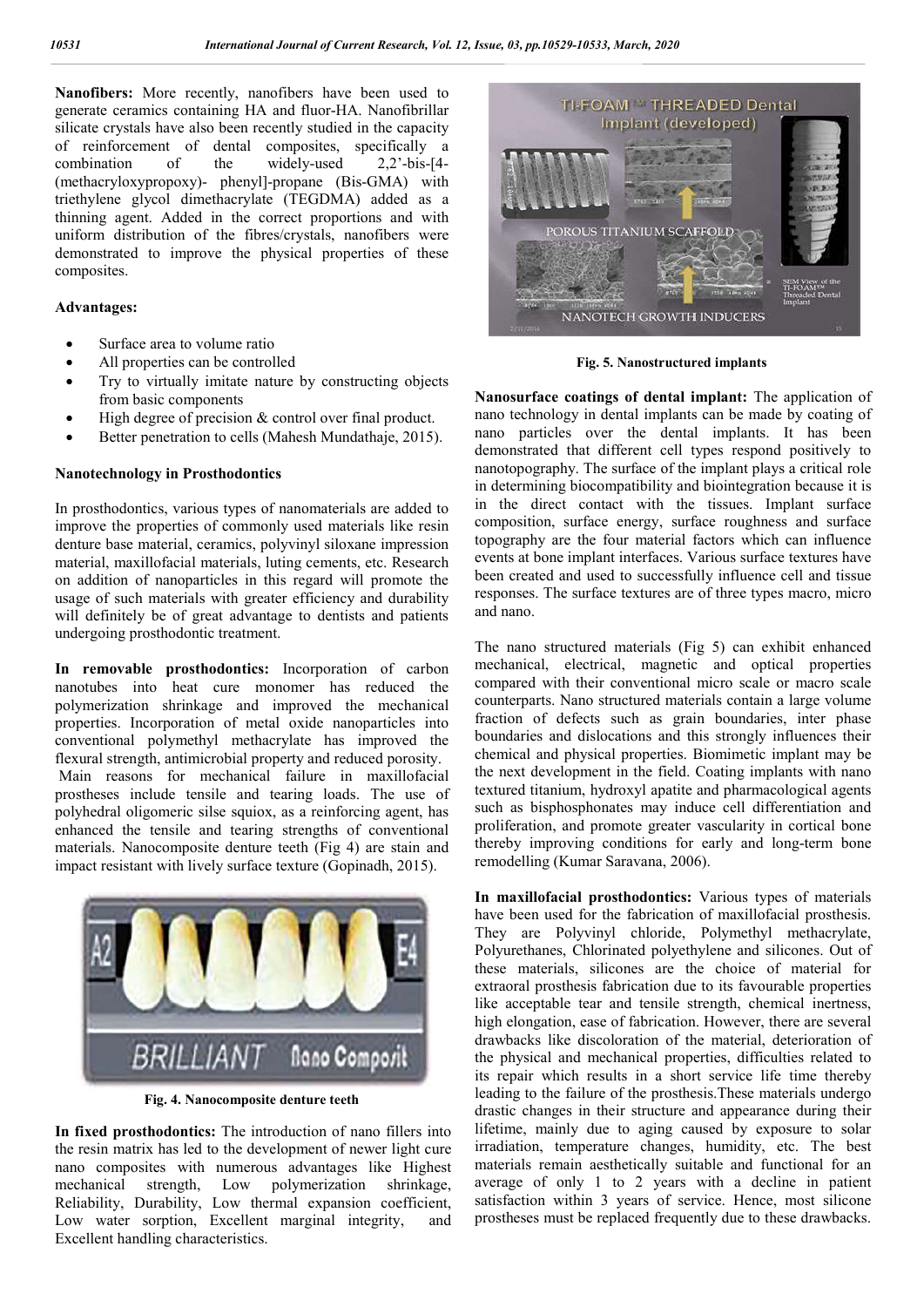This frequent replacement is not always affordable for the patient.

Nano-oxides when incorporated into polymers provided materials with better strength and flexibility. The nanosized material particle results in the optimization of characteristics and controls the biological, mechanical, electrical, magnetic, and optical characteristics as well. Nano sized rutile TiO<sub>2</sub> and ZnO have a high ultraviolet (UV) absorbing and scattering effect that results in UV protection. Nano sized SiO<sub>2</sub>, TiO<sub>2</sub>, and ZnO are characterized by their small size, large specific area, active function, and strong interfacial interaction with organic polymer. Therefore, they can improve the physical properties and optical properties of the organic polymer, as well as provide resistance to environmental stress related aging. Silicone soft liners are most often used to line obturators to reduce the irritation and utilize the bony and soft tissue undercuts in the patient's mouth.

One of the main drawbacks seen with these soft liners is that they do not resist antimicrobial colonization. Microorganisms like Candida albicans not only adhere to the surface but also penetrate the soft liners. Silver nano particles (AgNPs) are used as antimicrobial agents in many medical fields. In vitro studies have shown the efficacy of silver NPs as antimicrobial agents. They reduce or prevent the biofim layer formation. Silver nanoparticles act by inhibiting the replication by binding to the microbial DNA and they also switch off important enzymes, leading to microbial death. In fact, this metal has a broad antimicrobial activity spectrum against both Gram-positive and Gram-negative bacteria (Sabarigirinathan *et al*., 2018).

**Nanoparticles in impression material:** Nanofillers are integrated in vinylpolysiloxanes, producing a unique addition of siloxane impression materials. The material has better flow, improved hydrophilic properties hence fewer voids at margin and better model pouring (Jhaveri, 2005).

**Advantages:** Increased fluidity, High tear resistance, Hydrophilic properties, Resistance to distortion,heat resistance, Snap set that consequently reduces errors caused by micro movements

#### **Trade name**

NanoTech Elite H-D+. Imprint II Penta H

**Nanoparticles in resins (polymethyl methacrylate):** Currently, resin used in prosthodontics is mainly including polymethyl methacrylate (PMMA) and its modified products. They are widely used in making temporary prosthetic base materials, provisional prosthesis, dentures and orthodontic removable appliances such as retainers and functional appliances. The main component of PMMA is polymethyl methacrylate, also containing small amounts of ethylene glycol dimethacrylate. PMMA has good mechanical properties such as high hardness, rigidity, discontinuity deformation, biological properties, aesthetic properties, and easy processing characteristics. Disadvantages of PMMA are the instability of color, poor resistance to wear and tear, volume shrinkage after the polymerization, oral mucosa irritation, aging and relatively easy staining or discoloration. Recently, much attention has been directed toward the incorporation of inorganic nanoparticles into PMMA to improve its properties. Various

nanoparticles such as ZrO2, TiO2, and CNT have been used to improve the performance of PMMA.

**Titanium dioxide nanoparticles** have been used as additives to biomaterials in order to induce antimicrobial properties against candida albicans, staphylococcus aureus, pseudomonas aeruginosa, escherichia coli, lactobacillus acidophilus, etc. Along with prominent catalytic effect, other characteristics such as white color, low toxicity, high stability and efficiency as well as availability have made titanium dioxide an appropriate antimicrobial additive for use in acrylic resin. Nanoparticles of silica dioxide possess extremely high surface activity and adsorb various ions and molecules.

**Silver nanoparticles:** Due to their small size possess greater dispersion in PMMA matrix and produce larger area for oxidation. The release of silver ions plays the major role in the antibacterial mechanism of silver nanoparticles by rupturing the cell wall causing protein denaturation, blocking cell respiration, and finally causing microbial death. However, disadvantages of silver nanoparticles incorporated in acrylic resin are also evident. The acrylic resin incorporated with silver nanoparticles experienced a color change (an important functional property of dental materials) resulting from the plasmon effect of the silver nanoparticles. Plasmonic effect is the interaction between free electrons in metal nanoparticles and incident light. This phenomenon was very significant for silver nanoparticles concentrations above 80 ppm. In dentistry, adhesion and plaque formation onto PMMA based resins is a common source of oral cavity infections and stomatitis. The addition of metal nanoparticles such as  $TiO<sub>2</sub>$ ,  $Fe<sub>2</sub>O<sub>3</sub>$ , and silver to PMMA materials could increase the surface hydrophobicity to reduce bimolecular adherence. Nanoparticles are added to polymethyl methacrylate as antimicrobial agents to increase the viscoelastic property of resins (Sabarigirinathan *et al*., 2018).

**Tissue conditioner:** Tissue conditioners have been commonly used to enhance the recovery of denture bearing tissues from trauma, damage or residual ridge resorption usually caused by ill-fitting dentures. However these materials are degenerated with time and are susceptible to colonization by microorganisms. Silver has been well known for its antimicrobial characteristic. So to overcome this problem silver nanoparticles are added in tissue conditioners because of their smaller size they provide large surface area.

**Dental adhesives:** Dental adhesives are the material used to promote adhesion or cohesion between two different substances or between a material and natural tooth structure. Polymerizablesilane is added to dental adhesives in order to increase the cohesive strength. Since the adhesive liquid are not very viscous the filler particles tend to settle out during storage which leads to inconsistency in their performance. To overcome this disadvantage discrete silane treated nanoparticles of silica or zirconia in the size range of 5-7 nm are added to dental adhesives.

**Nanoparticles in dental cements:** Antibacterial activity of dental luting cement is a very important property when applying dental crowns, bridges, inlay, onlay, veneers because bacteria may be still present on the walls of preparation or gain access to the cavity if there is micro leakage present after cementation.In order to overcome this, silver nanoparticles were added in dental cements. Silver has been used for its